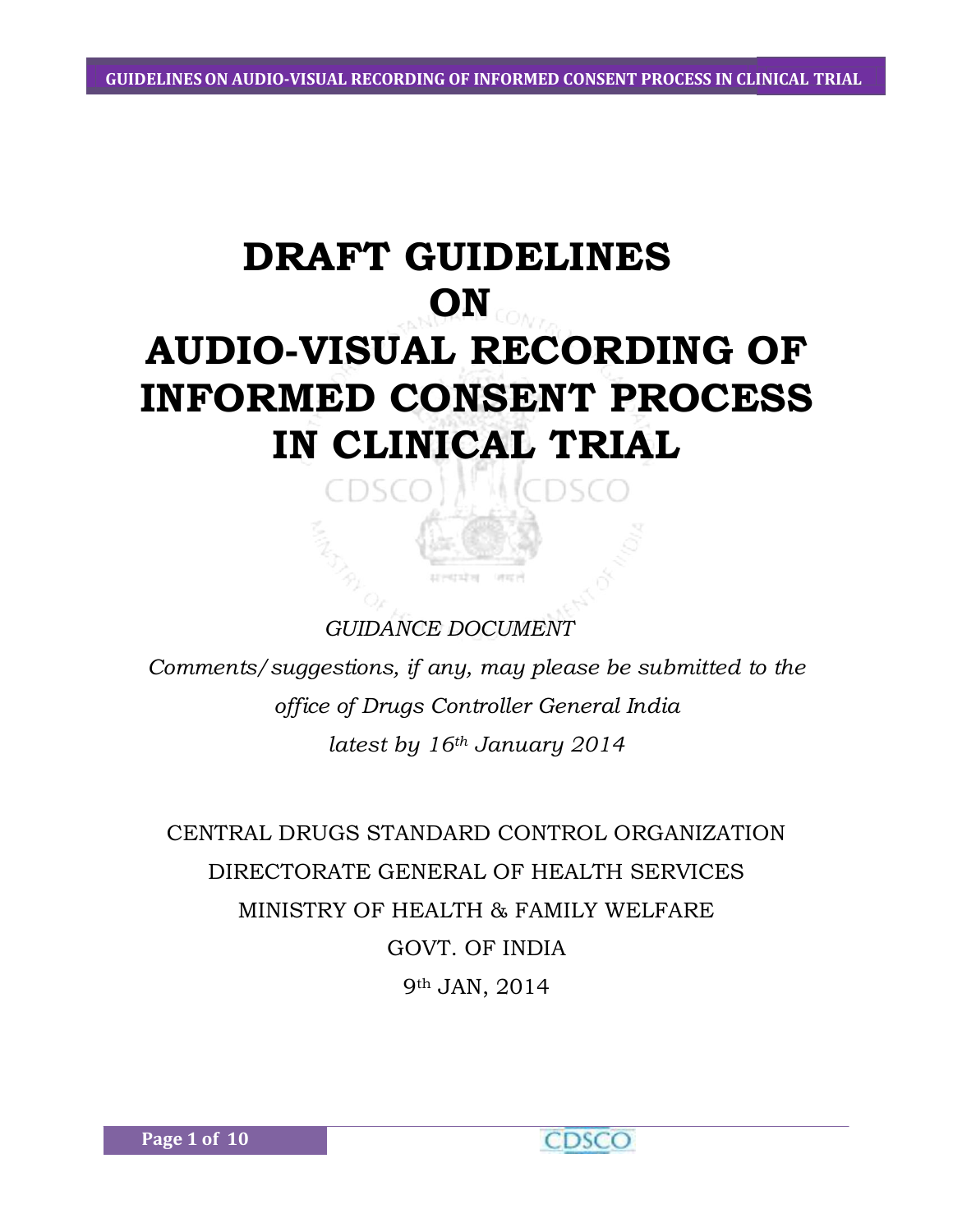#### **GUIDELINESON AUDIO-VISUAL RECORDING OF INFORMED CONSENT PROCESS IN CLINICAL TRIAL**

# TABLE OF CONTENTS

- 1. BACKGROUD
- 2. INFORMATION FOR PROSPECTIVE STUDY SUBJECTS
- 3. PRINCIPLE OF PRIVACY AND CONFIDENTIALITY
- 4. CONSENT OF THE SUBJECTS FOR AUDIO-VISUAL RECORDING
- 5. PROCEDURE OF RECORDING
- 6. QUALITY OF RECORDING
- 7. STORAGE & ARCHIVAL OF AUDIO-VISUAL RECORDINGS

**OF HEALTH** 

GOVERNMENT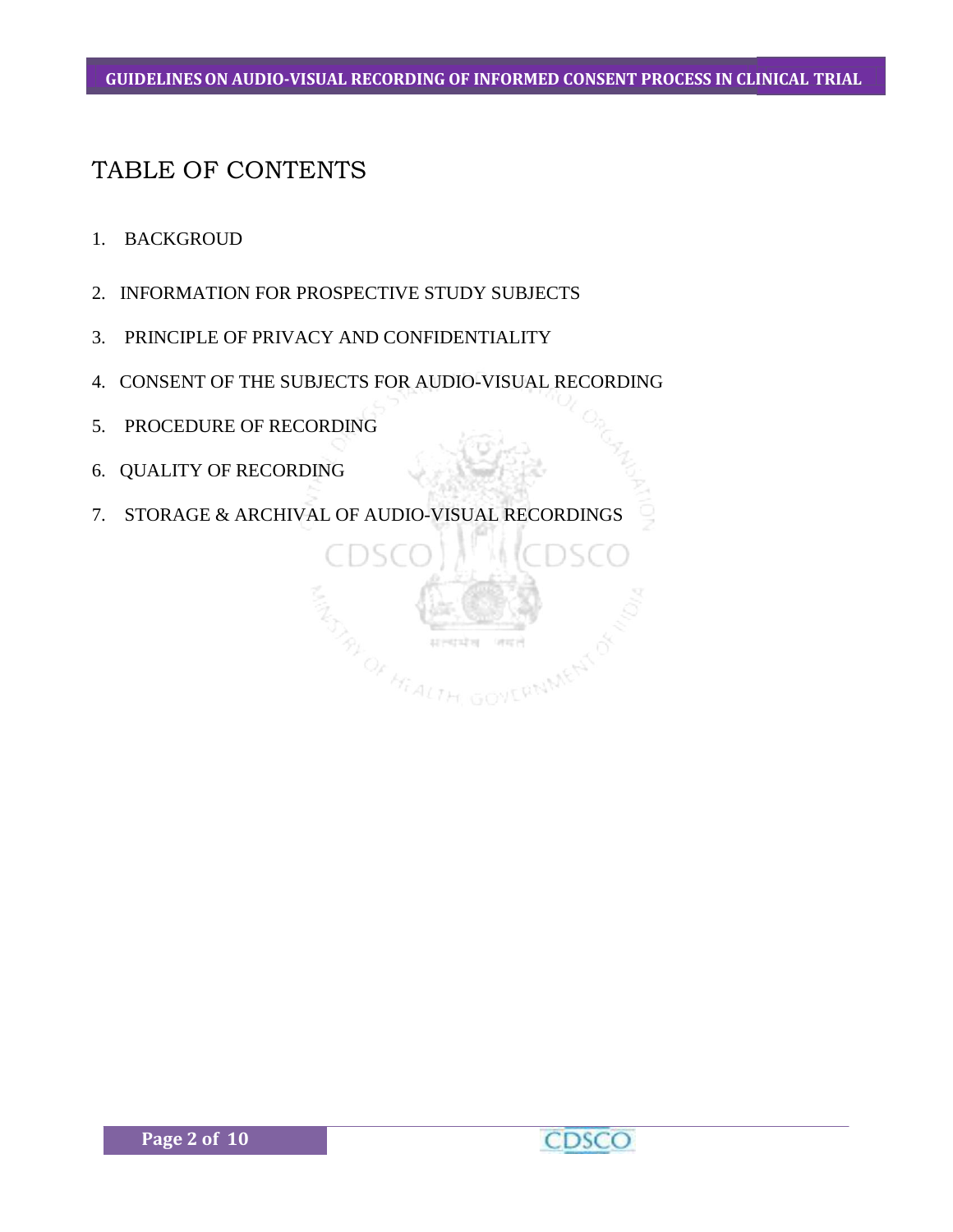# GUIDELINES ON AUDIO-VISUAL RECORDING OF INFORMED CONSENT PROCESS IN CLINICAL TRIAL

# 1. BACKGROUND

The clinical trials on new drugs are regulated under the provisions of Drugs & Cosmetics Rules 1945 as amended from time to time. The detailed requirements and guidelines for undertaking clinical trials are specified under Schedule Y of the said rules. As per the Rule 122 DAC, clinical trials are required to be conducted in compliance with the approved protocols and Good Clinical Practice (GCP) guidelines published by Central Drugs Standard Control Organization, Directorate General of Health Services, Govt. of India as well as applicable regulations.

As per the Schedule Y, in all trials, a freely given, informed, written consent is to be obtained from each study subject. The lnvestigator must provide information about the study verbally as well as using a patient information sheet, in a language that is non-technical and understandable by the study subject. The Subject's consent must be obtained in writing using an 'Informed Consent Form'. If the Subject or his/her legally acceptable representative is unable to read/write — an impartial witness should be present during the entire informed consent process who must append his/her signatures to the consent form.

In the case W.P. (C) No. 33/2012 of Swasthya Adhikar Manch, Indore & Anr Vs. Ministry of Health and Family Welfare &Ors. with WP(C) No. 779/2012 regarding clinical trials, the Hon'ble Supreme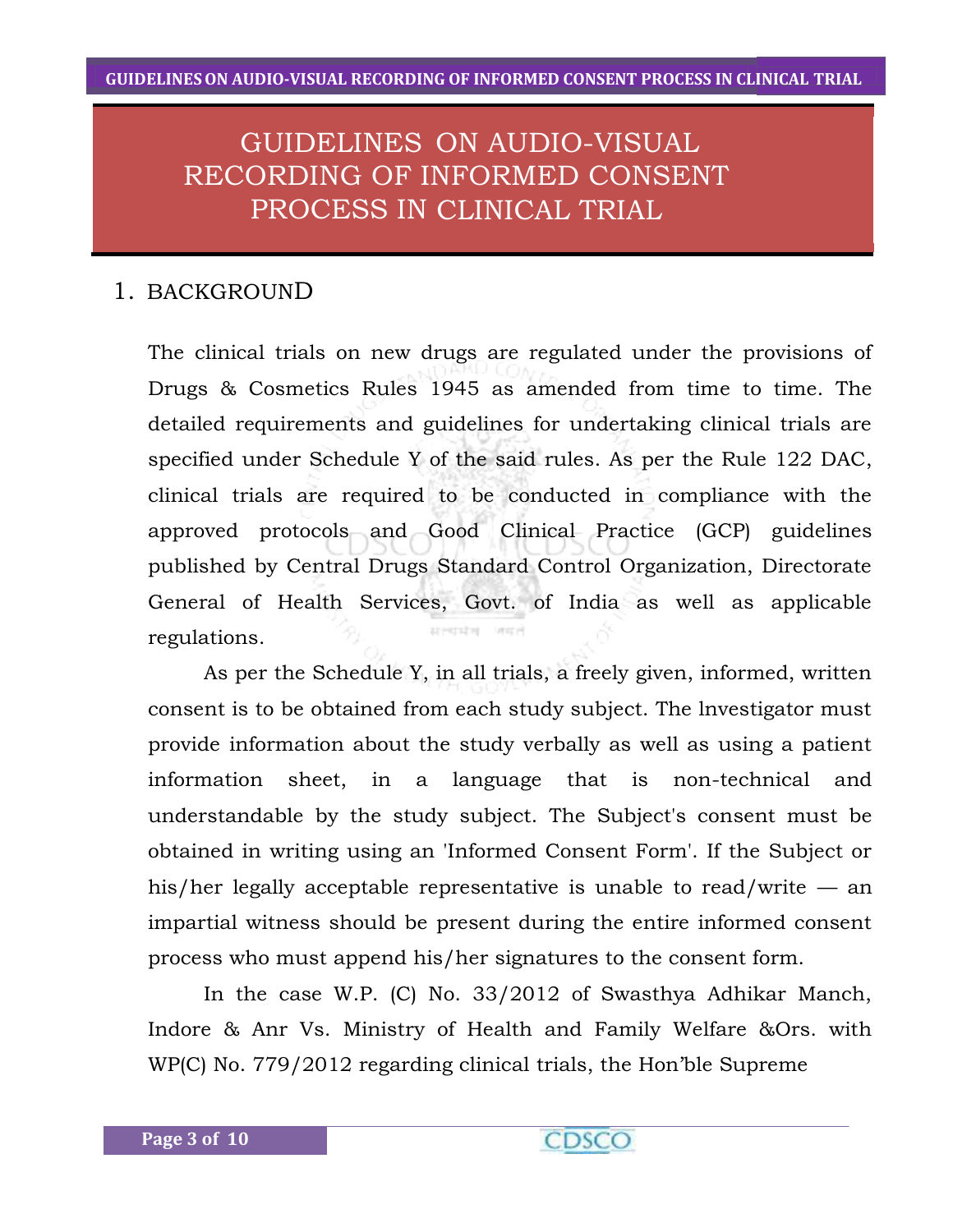Court, has passed an order dated 21.10.2013. As per the said order, in respect of 5 Global Clinical Trials for which approval was given by CDSCO after 01.01.2013 till 31.08.2013, before the clinical trials are conducted, appropriate provision shall be made or administrative direction shall be issued which ensures that audio- visual recording of the informed consent process of the Participants is done and the documentation preserved, adhering to the principles of confidentiality. In other words, the clinical trials in respect of these five cases shall commence after proper framework is in place concerning audio-visual recording of the informed consent process and the preservation of documents while adhering to the principles of confidentiality.

In light of the above order of the Hon'ble Supreme court, CDSCO vide F. No. GCT/20/SC/Clin./2013 DCG1 dated 19.11.2013 has issued direction that in all clinical trials, in addition to the requirement of obtaining written informed consent, audio-visual recording of the informed consent process of each trial subject, including the procedure of providing information to the subject and his/her understanding on such consent is required to be done while adhering to the principles of confidentiality. Such audio-visual recording and related documentation would be preserved. This is applicable to the new subjects to be enrolled in all clinical trials including Global Clinical Trials.

This document has been prepared to provide guidelines for the stakeholders for the audio-visual recording of informed consent process in clinical trial as per the above direction.

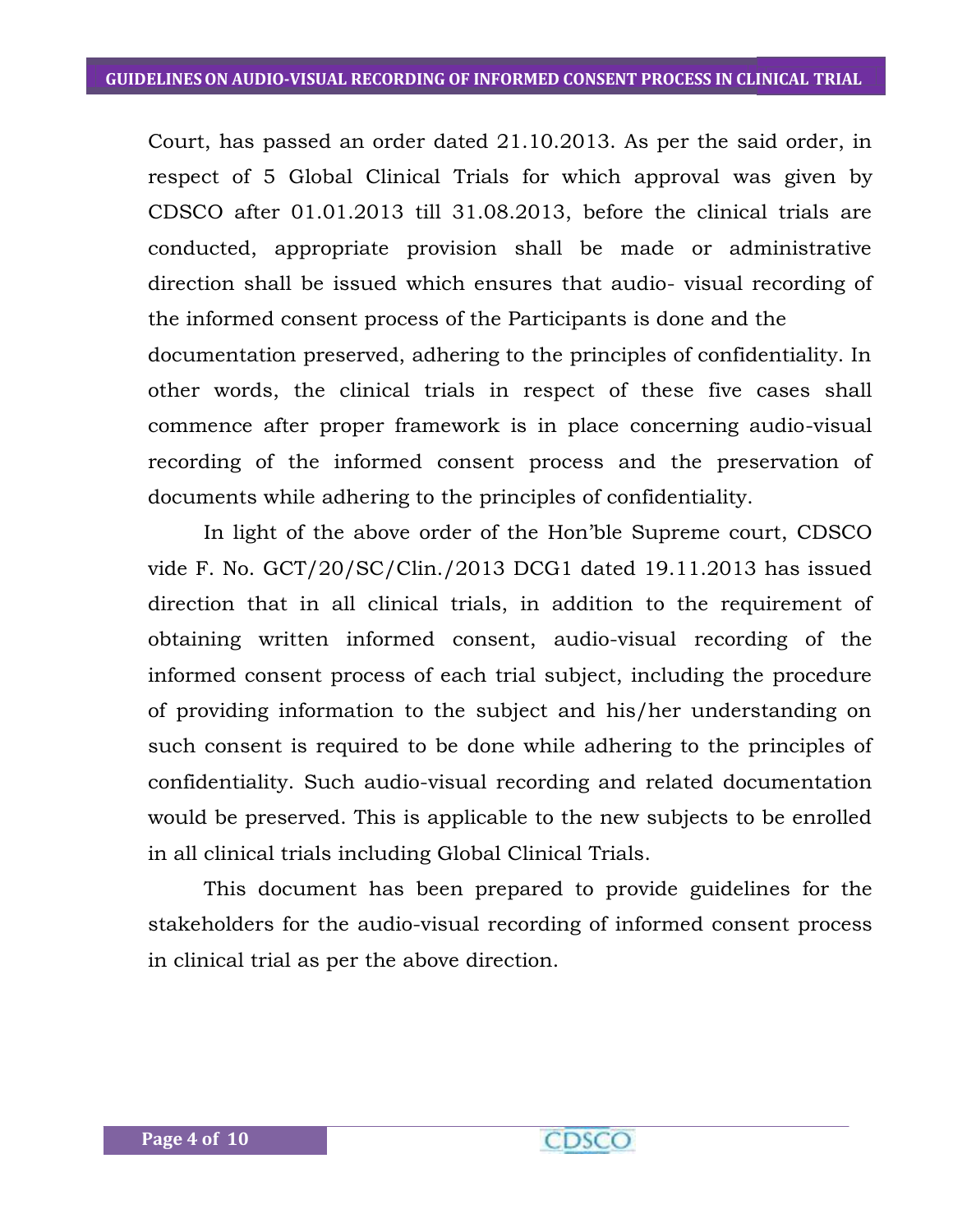## 2. INFORMATION FOR PROSPECTIVE STUDY SUBJECT

Before requesting an individual's consent to participate in clinical trial the Investigator must provide the individual with the following information in a language that is non- technical and understandable by the study subjects and the same shall be recorded through audio-visual means.

- (A) Essential elements:
- 1. Statement that the study involves research and explanation of the purpose of the research
- 2. Expected duration of the Subject's participation
- 3. Description of the procedures to be followed, including all invasive procedures
- 4. Description of any reasonably foreseeable risks or discomforts to the Subject
- 5. Description of any benefits to the subject or others reasonably expected from research. If no benefit is expected subject should be made aware of this.
- 6. Disclosure of specific appropriate alternative procedures or therapies available to the Subject.
- 7. Statement describing the extent to which confidentiality of records identifying the subject will be maintained and who will have access to subject's medical records
- 8. Trial treatment schedule(s) and the probability for random assignment to each treatment (for randomized trials)
- 9. Statement describing the financial compensation and medical management as under: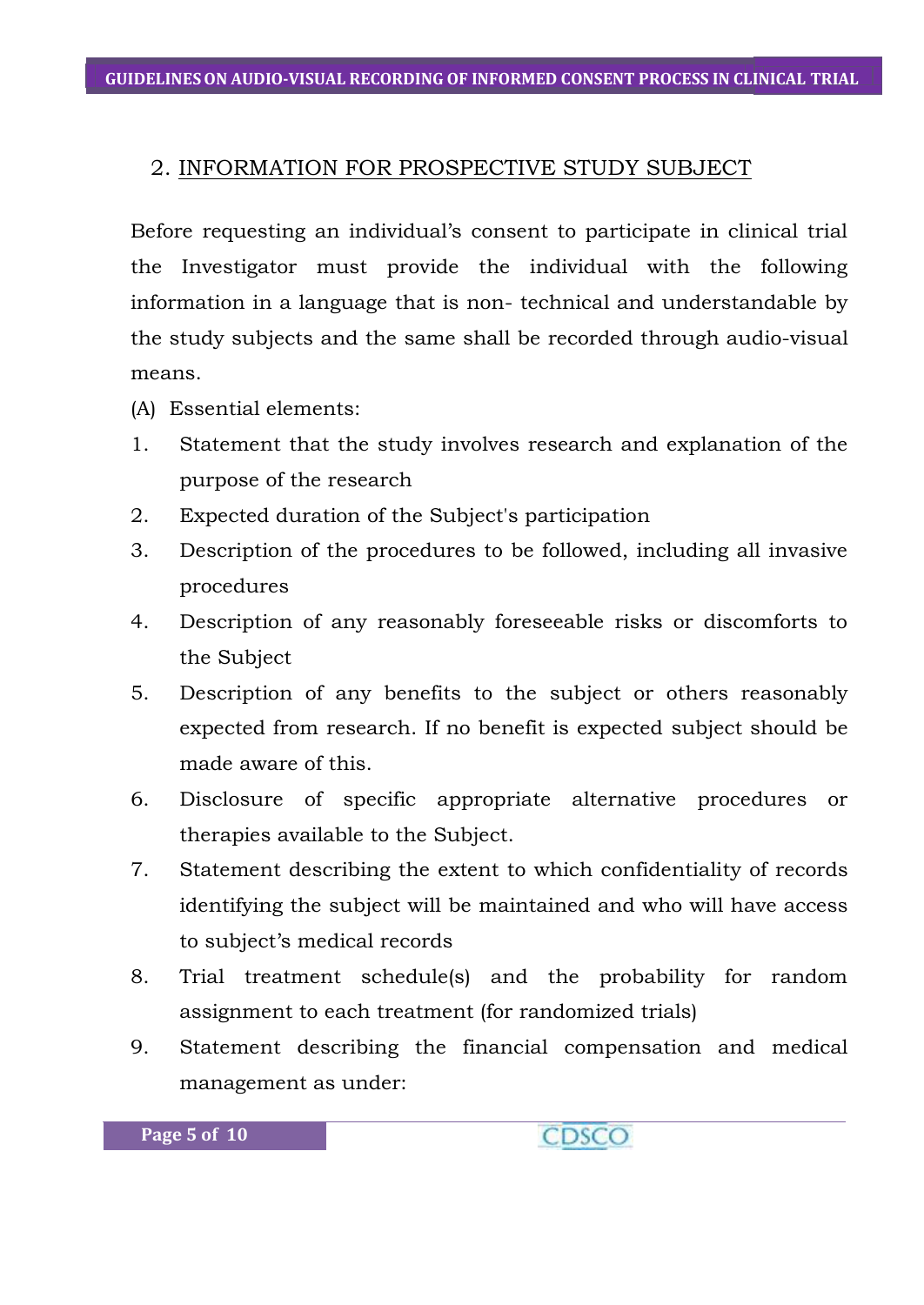- a. In the event of an injury occurring to the clinical trial subject, such subject shall be provided free medical management as long as required.
- b. In the event of a trial related injury or death, the Sponsor or his representative, whosoever has obtained permission from the licensing Authority for conduct of the clinical trial, shall provide financial compensation for the injury or death.
- 10. An explanation about whom to contact for trial related queries, rights of Subjects and in the event of any injury
- 11. The anticipated prorated payment, if any, to the Subject for participating in the trial
- 12. Subject's responsibilities on participation in the trial
- 13. Statement that participation is voluntary, that the subject can withdraw from the study at any time and that refusal to participate will not involve any penalty or loss of benefits to which the Subject is otherwise entitled
- 14. Any other pertinent information
- (B) Additional elements, which may be required:
- 1. Statement of foreseeable circumstances under which the subject's participation may be terminated by the Investigator without the subject's consent.
- 2. Additional costs to the subject that may result from participation in the study.
- 3. The consequences of a subject's decision to withdraw from the research and procedures for orderly termination of participation by subject.
- 4. Statement that the subject or subject's representative will be notified in a timely manner if significant new findings develop during the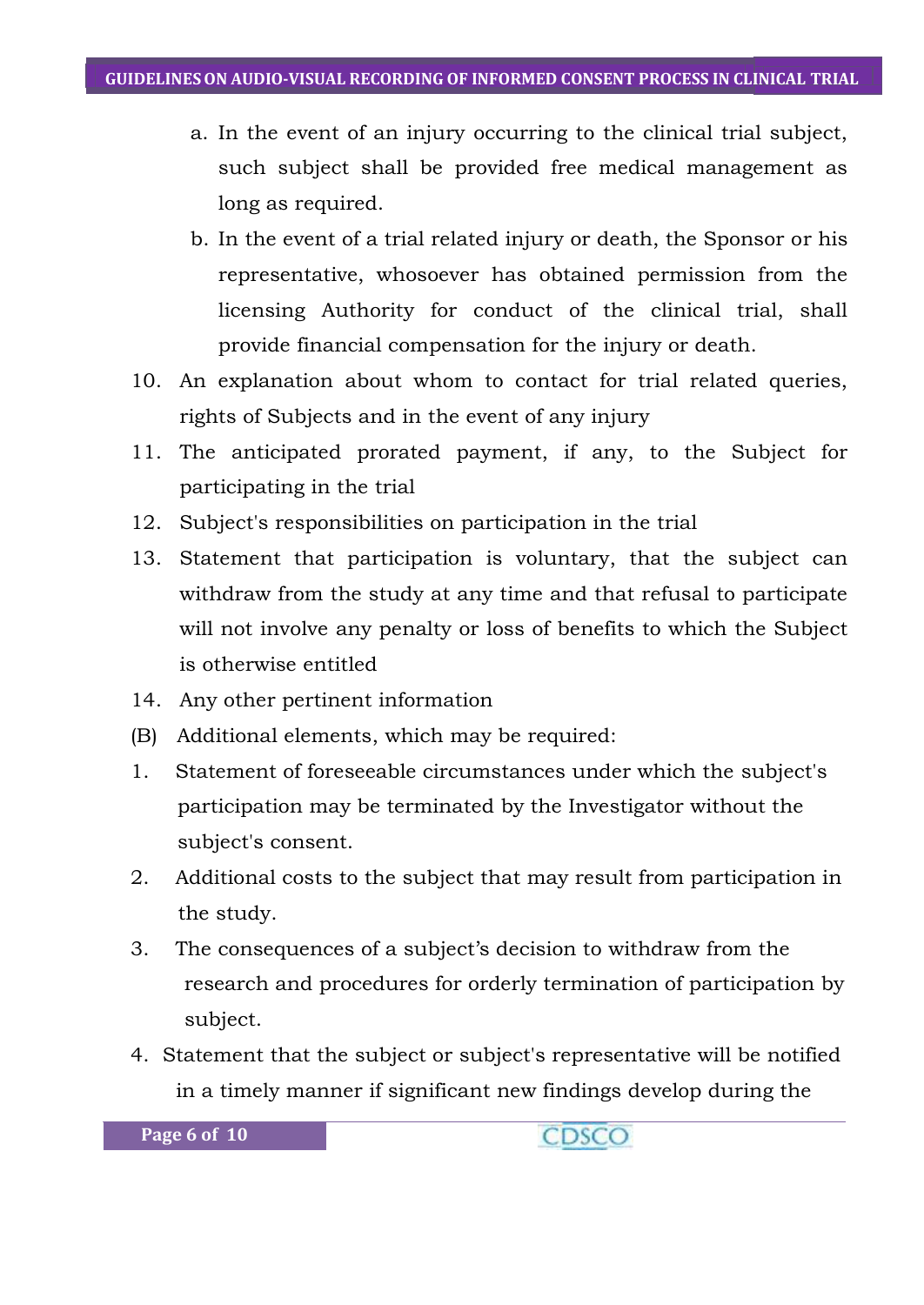course of the research which may affect the subject's willingness to continue participation will be provided.

- 5. A statement that the particular treatment or procedure may involve risks to the subject (or to the embryo or foetus, if the subject is or may become pregnant), which are currently unforeseeable.
- 6. Approximate number of subjects enrolled in the study.

Where a subject is not able to give informed consent (e.g.an unconscious person or a minor or those suffering from severe mental illness or disability) the above information should be provided to the legally acceptable representative (LAR). If the subject or his/her legally acceptable representative is unable to read/write – an Impartial witness (IW) should be present during the entire informed consent process.

The Investigator has the duty to communicate to the subjects/LAR/IW, all the information necessary for informed consent. There should not be any restriction on subject's right to ask any questions related to the study as any restriction on this undermines the validity of informed consent. Details of such questions if any, asked by the subject/LAR/IW and his/her understanding on consent are also to be recorded through the audio video means. The process of signing/putting thumb impression by the subject/LAR/IW should also be video recorded.

#### 3. PRINCIPLE OF PRIVACY AND CONFIDENTIALITY

During the audio-visual recording of informed consent process, the identity and records of the trial subjects are as far as possible kept

```
Page 7 of 10
```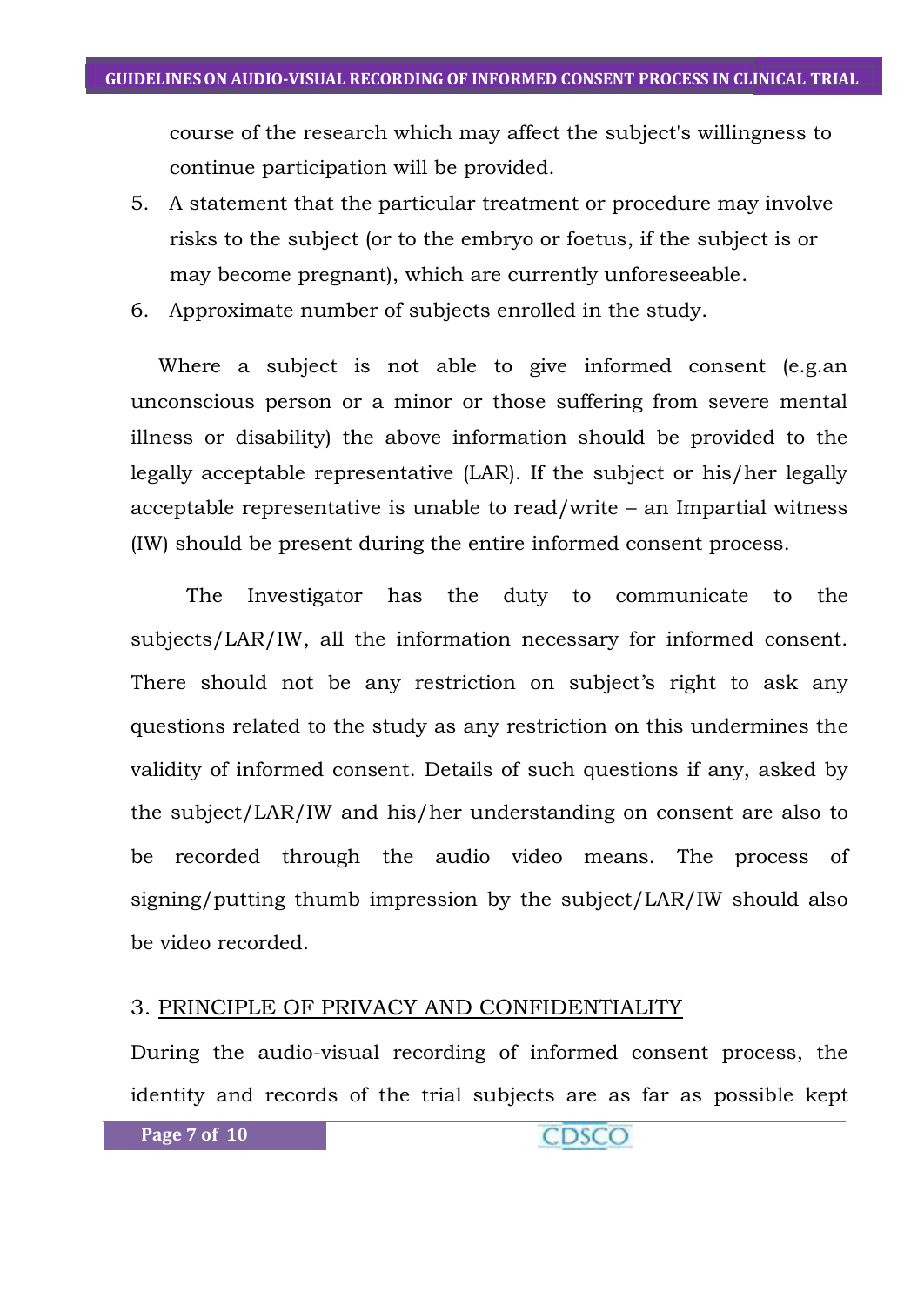confidential; and that no details about identity of said subjects, which would result in the disclosure of their identity, are disclosed without valid scientific and legal reasons which may be essential for the purposes of therapeutics or other interventions, without the specific consent in writing of the subject concerned, or someone authorised on their behalf, and after ensuring that the said subject does not suffer from any form of hardship, discrimination or stigmatisation as a consequence of having participated in the trial.

The Investigator must safeguard the confidentiality of trial data, which might lead to the identification of the individual subjects. Data of individual subjects can be disclosed only in a court of law under the orders of the presiding judge or in some cases may be required to communicate to Drug regulatory/ Health authority.

In order to maintain the confidentiality, the videographer should be engaged as part of the study team. Prior to initiation of the study, the Investigator should define and allocate the activities of audio-video recording of informed consent process to the respective identified person as videographer. The Investigator shall maintain the details of the person to whom he has delegated the duties of audio video recording.

#### 4. CONSENT OF THE SUBJECTS FOR AUDIO-VISUAL RECORDING

Prior consent of the subject should be taken for audio-visual recording of informed consent process and the same should be documented by the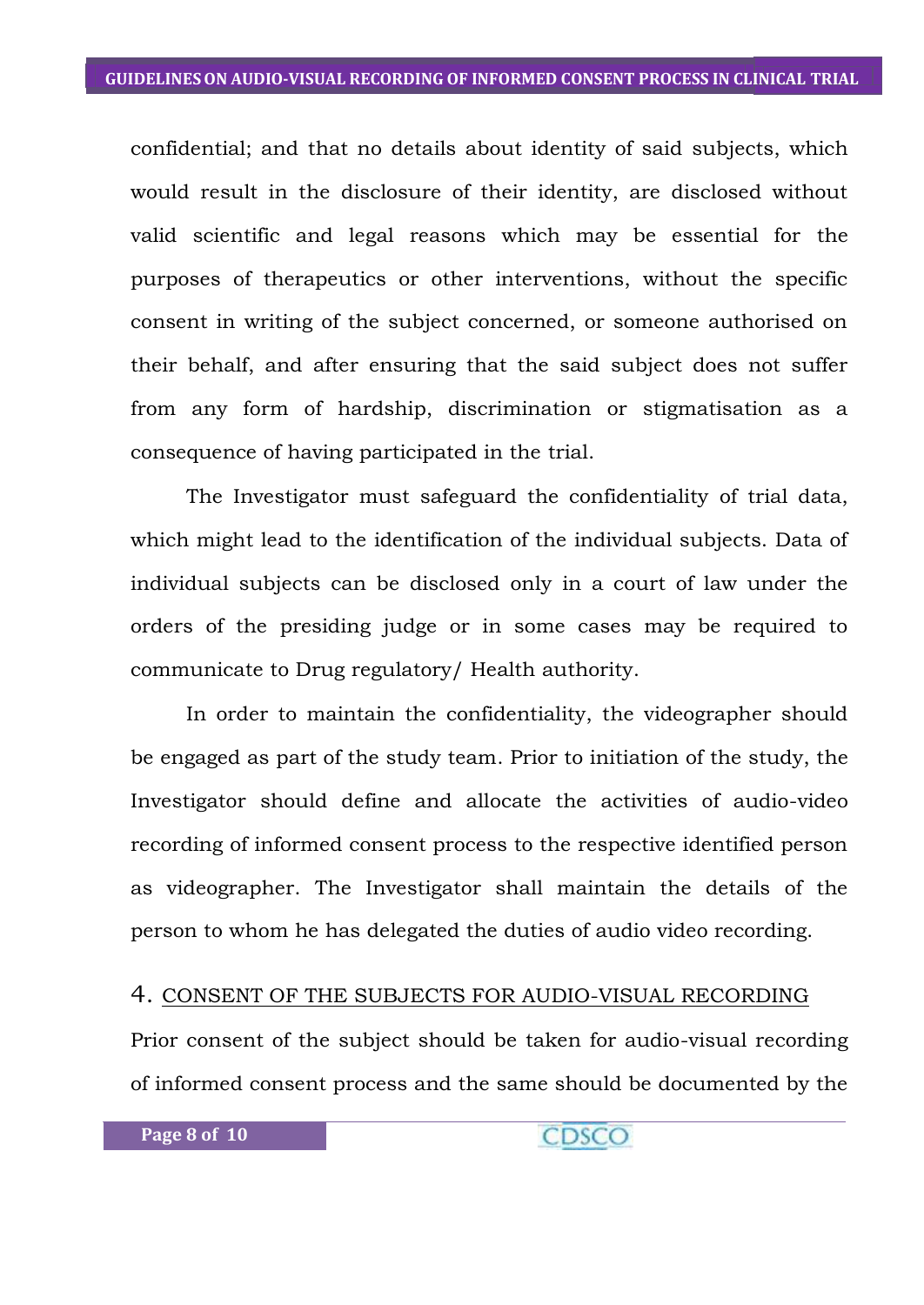Investigator. Such consent may be taken orally. Only those subjects who give the consent for the AV recording shall be included in the clinical trial.

#### 5. PROCEDURE OF AUDIO-VISUAL RECORDING

At the beginning of the video recording process, the Investigator will identify the protocol, the subject/LAR/IW and the language understood by the subject/LAR/IW. If the Investigator does not know the language of the subject/LAR/IW a member of the study team who understands the language, would become the interpreter.

In order to identify the subject/LAR/IW his/her photo ID may be documented. The video camera for the audio-visual recording should be of adequate capability to simultaneously capture the facial details of subject, LAR/Impartial Witness (if any), Investigator/authorised person present during the consent process. The audio-visual recording should be conducted in a room conducive to recording of disturbance-free audio and video of the consent process. During the videography process, care should also be taken not to include unrelated persons/patients at the hospital within the field of vision.

#### 6. QUALITY OF AUDIO-VISUAL RECORDING

The Video recording of informed consent may not serve the intended purpose if the quality of the recording fails to meet a minimum standard required for the purpose. The video recording should be done **Page 9 of 10** CDSCO